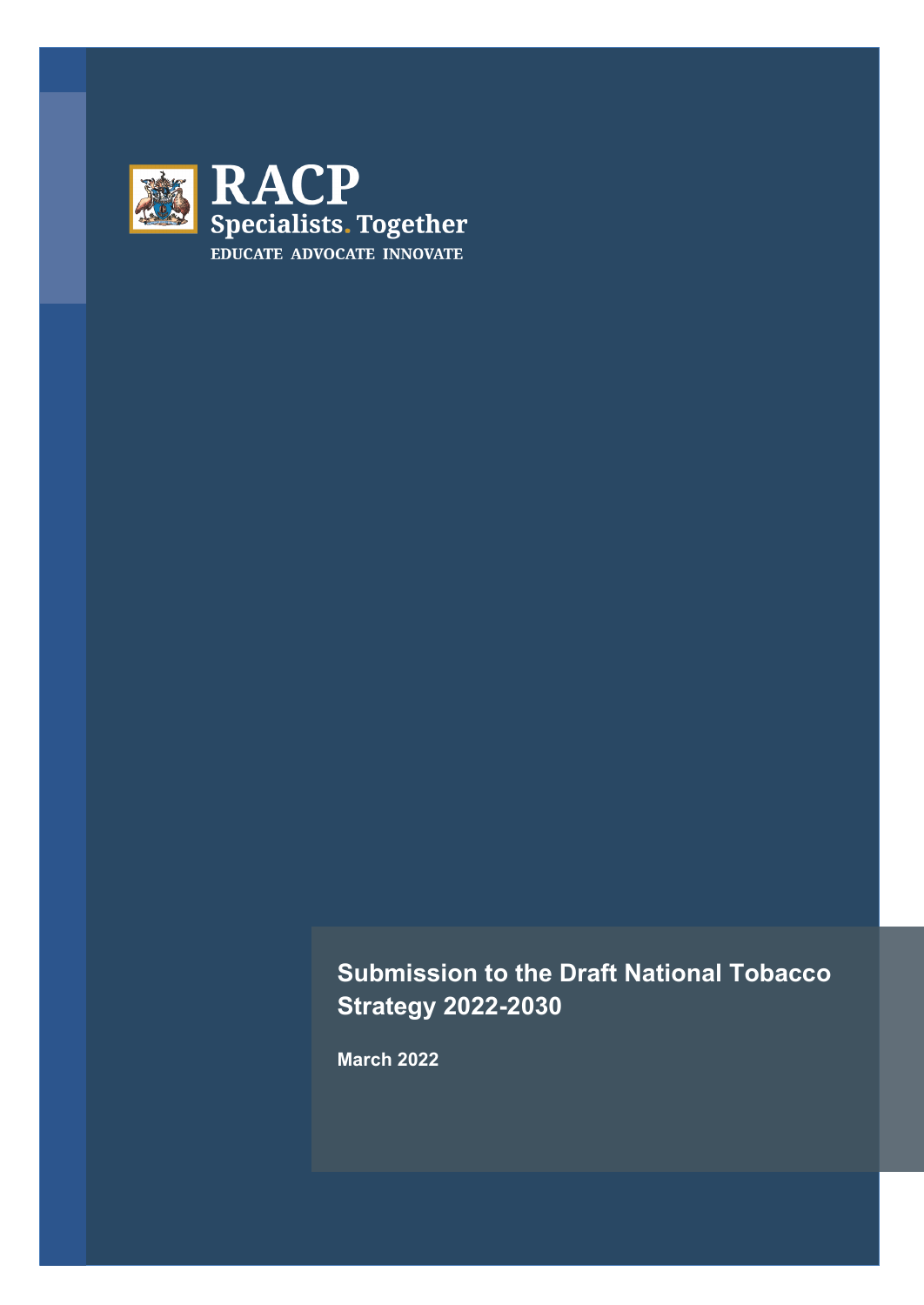### **About The Royal Australasian College of Physicians (RACP)**

The RACP trains, educates and advocates on behalf of over 18,863 physicians and 8,830 trainee physicians, across Australia and New Zealand. The RACP represents a broad range of medical specialties including general medicine, paediatrics and child health, cardiology, respiratory medicine, neurology, oncology, public health medicine, infectious diseases medicine, occupational and environmental medicine, palliative medicine, sexual health medicine, rehabilitation medicine, geriatric medicine, and addiction medicine. Beyond the drive for medical excellence, the RACP is committed to developing health and social policies which bring vital improvements to the wellbeing of patients.

*We acknowledge and pay respect to the Traditional Custodians and Elders – past, present and emerging – of the lands and waters on which RACP members and staff live, learn and work. RACP acknowledges Māori as tangata whenua and Te Tiriti o Waitangi partners in Aotearoa New Zealand.*

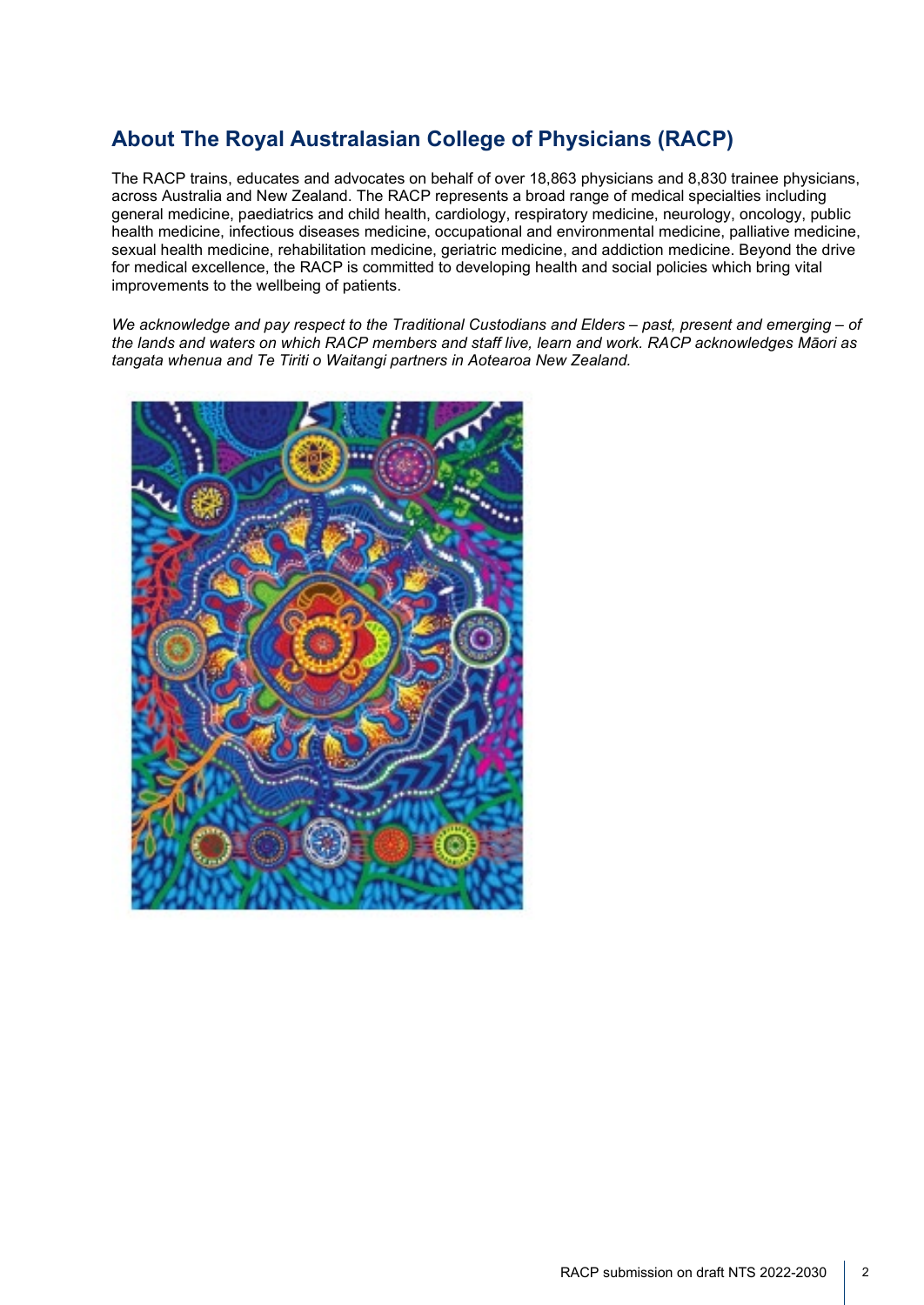# **Foreword**

Effective tobacco control in Australia has resulted in a sustained decline in smoking prevalence over past decades<sup>[1](#page-2-0)</sup>. This is attributable to the success of evidence-based and population-wide tobacco control interventions, including those set out in the National Tobacco Strategy 2012–2018.

The RACP welcomes the multifaceted framework of the draft National Tobacco Strategy (NTS) 2022-2030. Building on the previous strategy, it is a comprehensive document with broad objectives and guiding principles as well as specific priority areas and actions.

We are particularly pleased to see that the draft NTS 2022-2023 places a greater emphasis on three key areas: introducing supply-side measures, regulating the tobacco contents and product disclosures, and mitigating the risks associated with the marketing and use of novel and emerging products. These new focus areas are needed to counter innovations introduced by the tobacco industry.

The changing tobacco market requires the Australian Government to regularly revisit and re-orient its policy and regulation focus. Protecting youth from the use of tobacco and related products such as e-cigarettes is key to getting Australia closer to tobacco or nicotine free future.

The RACP urges whole-of-government leadership, commitment, and investment in implementing the actions included in the Strategy in full.

## **Comments**

#### **1. Do you agree with the goals and smoking prevalence targets for the draft NTS 2022-2030?**

The new smoking prevalence targets of less than 10% by 2025 and 5% or less by 2030 set out in the draft NTS 2022-2030 are ambitious and commendable. We note that this commitment is also echoed in the recently released National Preventive Strategy 2020-2030. Many OECD countries comparable to Australia, including [Canada,](https://www.canada.ca/en/health-canada/services/publications/healthy-living/canada-tobacco-strategy/overview-canada-tobacco-strategy.html) [New Zealand,](https://www.smokefree.org.nz/smokefree-in-action/smokefree-aotearoa-2025) the [United Kingdom](https://www.gov.uk/government/publications/towards-a-smoke-free-generation-tobacco-control-plan-for-england#:%7E:text=The%20objectives%20of%20the%20tobacco,occupations%20and%20the%20general%20population) and the [United State](https://health.gov/healthypeople/objectives-and-data/browse-objectives/tobacco-use) have made the pledge to reduce smoking prevalence to or less than 5%. The RACP considers it reasonable for Australia to follow suit. This target will renew and reinvigorate Australia's commitment to tobacco control.

While the RACP agrees with the overarching goal of the draft NTS 2022-2030 that focusses on the health of Australians, tobacco control is critical to achieving the *[Sustainable Development Goal](https://www.un.org/sustainabledevelopment/health/)  [\(SDG\) 3: Ensure healthy lives and promote well-being for all ages](https://www.un.org/sustainabledevelopment/health/)* and to overall improvements in global health. Considering Australia's influence as a world leader in tobacco control, it has a duty to aid global tobacco control efforts through trade policy, development assistance and engagement with its near neighbours such as Papua New Guinea, Indonesia and other countries in Asia-Pacific. Australian support will help developing countries meet the global standard set by the WHO Framework Convention on Tobacco Control (WHO FCTC). The RACP recommends an additional goal be considered for inclusion:

*Support the health of people worldwide, particularly our international partners, through considering tobacco in all trade and international development assistance policies*.

<span id="page-2-0"></span><sup>&</sup>lt;sup>1</sup> AIHW. Tobacco smoking. July 2021. Available at: https://www.aihw.gov.au/reports/australias-health/tobacco-smoking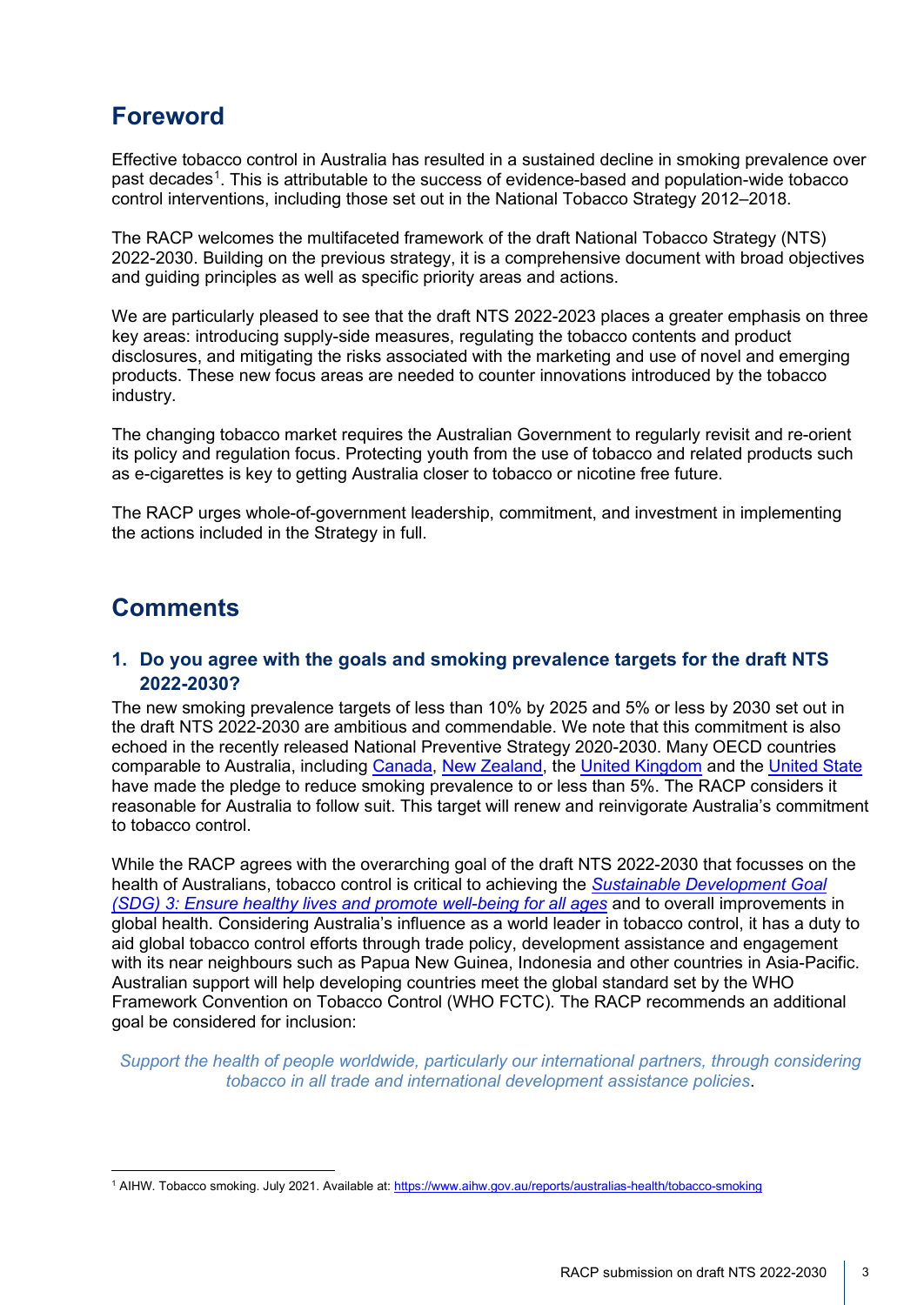#### **2. Do you agree with the objectives for the draft NTS 2022-2030?**

The RACP strongly supports the objectives in the draft NTS 2022-2030, in particular the addition of the following objectives:

- Prevent and reduce nicotine addiction
- Prevent and reduce harms associated with the marketing and use of novel and emerging products
- Protect tobacco control policy from all commercial and other vested interests.

Our support for these objectives is based on the following:

- Preventing and reducing nicotine addiction would reduce the risk of both initiating smoking and progression to addiction and potentially eliminate tobacco smoking altogether. Implementing a nicotine reduction strategy has been considered by the WHO as a potential means to achieve the tobacco endgame<sup>[2](#page-3-0)</sup>.
- The penetration of novel and emerging nicotine and tobacco products such as e-cigarettes is evident in many jurisdictions, including in Australia. The Secretariat of the WHO FCTC has specifically called Parties to remain vigilant and introduce control measures for such products<sup>[3](#page-3-1)</sup>.
- The tobacco industry has been using a range of strategies to advance its interests<sup>[4](#page-3-2)[5](#page-3-3)</sup>; their pervasive reach and influence on politicians<sup>[6](#page-3-4)</sup> remains a concern of the RACP.

#### **3. Do you agree with the guiding principles for the draft NTS 2022-2030?**

The RACP supports the guiding principles outlined in the draft NTS 2022-2030.

Although national partnerships are essential to achieve policy coherence and effectiveness, equally essential are international partnerships to accelerate tobacco control and counteract tobacco industry interference. The Conference of the Parties (COP) adopted the [Global Strategy 2025](https://fctc.who.int/who-fctc/overview/global-strategy-2025) in 2018 to accelerate the implementation of the WHO FCTC. That Strategy seeks to achieve the overall health goal of SDG3 and recognises that a strong commitment to global partnerships and cooperation is necessary to realise it<sup>7</sup>. As such, we recommend that the focus of guiding principle 1 should be explicitly expanded to international partners in both government and non-government settings.

#### **4. Do you agree with the priority areas and actions listed under each priority area for the draft NTS 2022-2030?**

The RACP welcomes the eleven priority areas and the associated actions, which are comprehensive in scope and assign multi-sectoral accountability.

The advent of e-cigarettes is brining significant changes to the tobacco market. Some e-cigarette products are promoted in ways that glamorise smoking; vaping-related content online and social media often targets children and adolescents $8$ . The RACP is particularly concerned about the potential for youth to take up vaping. As such, we strongly endorse the Priority Area 9: strengthen regulations for novel and emerging products and the associated actions.

<span id="page-3-1"></span><https://www.who.int/publications/i/item/advisory-note-global-nicotine-reduction-strategy-who-study-group-on-tobacco-product-regulation> **<sup>3</sup>** The Convention Secretariat calls Parties to remain vigilant towards novel and emerging nicotine and tobacco products 2019 <https://www.who.int/fctc/mediacentre/news/2019/remain-vigilant-towards-novel-new-nicotine-tobacco-products/en/>

<span id="page-3-2"></span><sup>4</sup> Dewhirst T. Co-optation of harm reduction by Big Tobacco. Available at: <https://tobaccocontrol.bmj.com/content/early/2020/08/11/tobaccocontrol-2020-056059>

<span id="page-3-3"></span> $\frac{5}{6}$  Hoe C, Weiger C, Minosa MK, Alonso F, Koon AD, Cohen JE. Strategies to expand corporate autonomy by the tobacco, alcohol and sugar-sweetened beverage industry: a scoping review of reviews. Globalization and heal <sup>6</sup> Australian Financial Review: the secrete money trail behind vaping. Feb 2021. Available at:

<span id="page-3-4"></span><https://www.afr.com/policy/health-and-education/the-secret-money-trail-behind-vaping-20210217-p573bi>

<span id="page-3-5"></span><sup>7</sup> WHO FCTC. Global Strategy to Accelerate Tobacco Control. Available at:

<https://www.who.int/fctc/implementation/global-strategy-to-accelerate-tobacco-control/en/>

<span id="page-3-6"></span>8 Vogel EA, Ramo DE, Rubinstein ML, Delucchi KL, Darrow S, et al. Effects of social media on adolescents' willingness and intention to use e-cigarettes: An experimental investigation. Nicotine & Tobacco Research, 2020. Available at: <https://www.ncbi.nlm.nih.gov/pubmed/31912147>

<span id="page-3-0"></span><sup>2</sup> WHO Study Group on Tobacco Product Regulation. Advisory Note: Global Nicotine Reduction Strategy. 2015